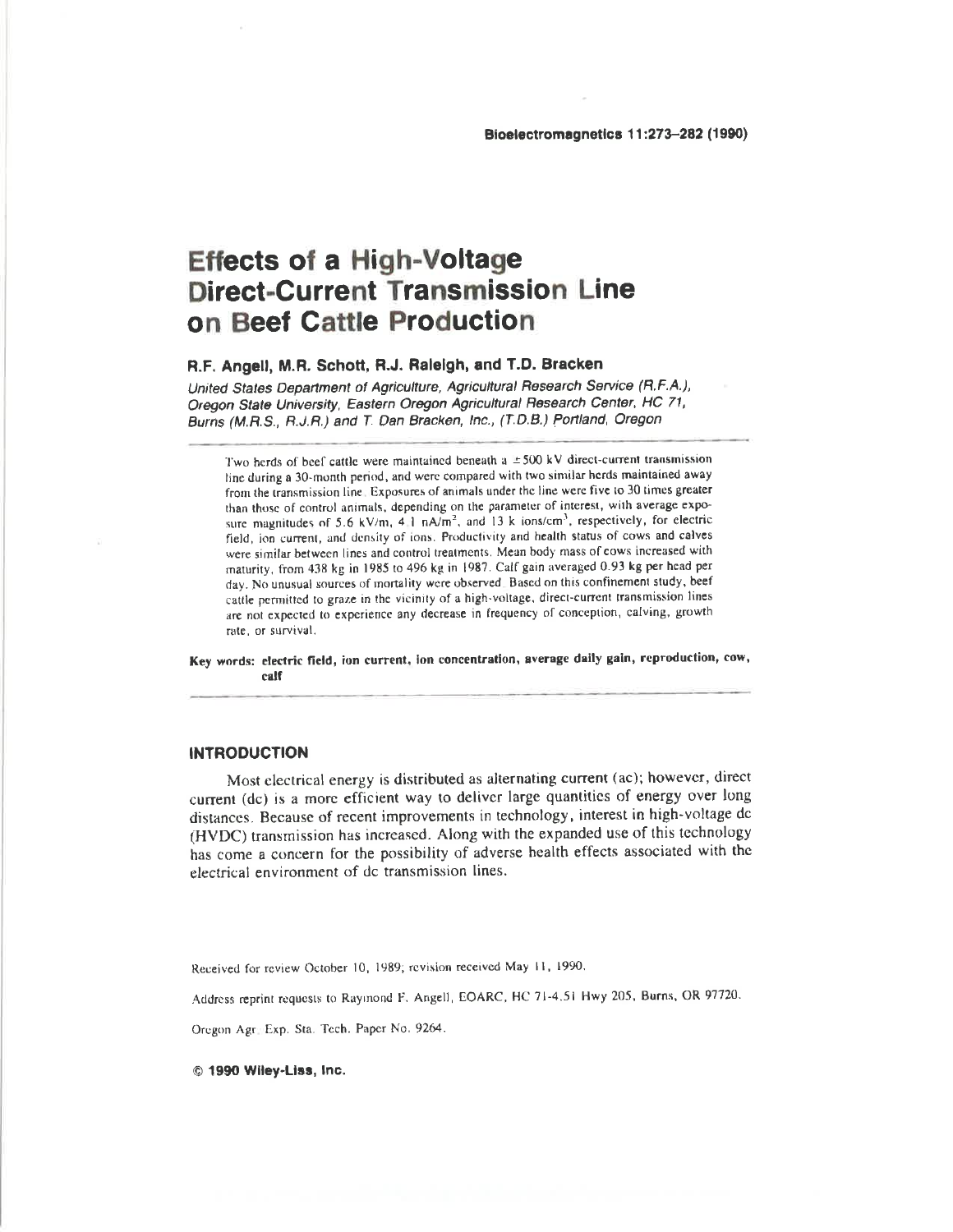The purpose of our study was to examine the effects of a dc transmission line on beef cattle production on a scale commensurate with an operating feedlot or ranch. To accomplish this purpose, pens large enough to maintain 50 cow-calf pairs were constructed directly under the  $\pm 500$ -kV Pacific Intertie dc transmission line in central Oregon. We recorded breeding activity, conception rate, calving, calving interval, body mass of calves at birth, body mass at weaning, and mortality of cattle and calves exposed to dc transmission line electrical environment over a 30-month period.

The electric field at the surface of the conductors of ac and dc high-voltage transmission lines causes ionization of air molecules. In the case of dc lines, the constant field at the conductor's surface results in negative ions being repelled from the negative conductor and positive ions from the positive conductor. The electrical environment at ground level created by repulsion of ions consists of an electric field (due to the voltage on the conductors and charges on the ions), a concentration of ions, and an ionic current to ground. These three effects of the HVDC line were the exposure variables of interest in our study. The levels and polarities of these variables depend on the distance from the line and location relative to the positive and negative transmission-line conductors. Exposure estimates for the cattle in this study were based on long-term measurements of the electrical quantities and on observations of animal locations within the pens.

Environmental concerns have been raised in the past with regard to effects of dc lines on plants and animals. The Minnesota portion of the  $\pm$ 400-kV CU project lines met with strong opposition [Bailey et al., 1982], and at least one proposed dc line has been delayed in litigation [Lee et al., 1985]. Operating experience with existing lines, and limited biological research with de fields and air ions, have indicated no adverse effects from HVDC lines [Lee and Burns, 1984]. However, biological and environmental data directly applicable to dc lines are limited, and few field studies on the effects of dc lines on mammals have been conducted. Griffith [1977] found fewer rodents under the  $\pm 400$ -kV dc Pacific Intertie than away from it. He attributed differences in rodent density to changes in plant communities resulting from line construction. Performance and reproduction records of dairy cows living on farms near a ±400-kV line in Minnesota were evaluated [Martin et al., 1986], and no observable effects by the line on production parameters were noted.

Most studies of air-ion effects have been confined to laboratory rodents, and the results of these studies are mixed [Charry, 1984, 1987]. The Minnesota Science Advisors, who were convened to review the scientific literature on possible effects of the aforementioned dc line in that state, concluded that the evidence for biological effects of air ions is inconsistent (Bailey et al., 1982). In an update of their initial 1982 report, they stated that there was little likelihood that either chronic or acute exposures to air ions or de fields cause adverse effects [Bailey et al., 1986]. Another recently published review of the literature on effects of air ions on people and animals concluded that reported effects of air ions are generally small in magnitude, and transient (effects were no longer present after exposure to air ions was stopped) [Charry, 1987].

The reviews cited above generally concluded that short-term adverse effects of air ions or de fields are unlikely. However, research on long-term effects and on actual exposures to dc lines is limited. Therefore, the present study was undertaken to investigate both these areas in the context of an agricultural feeding operation.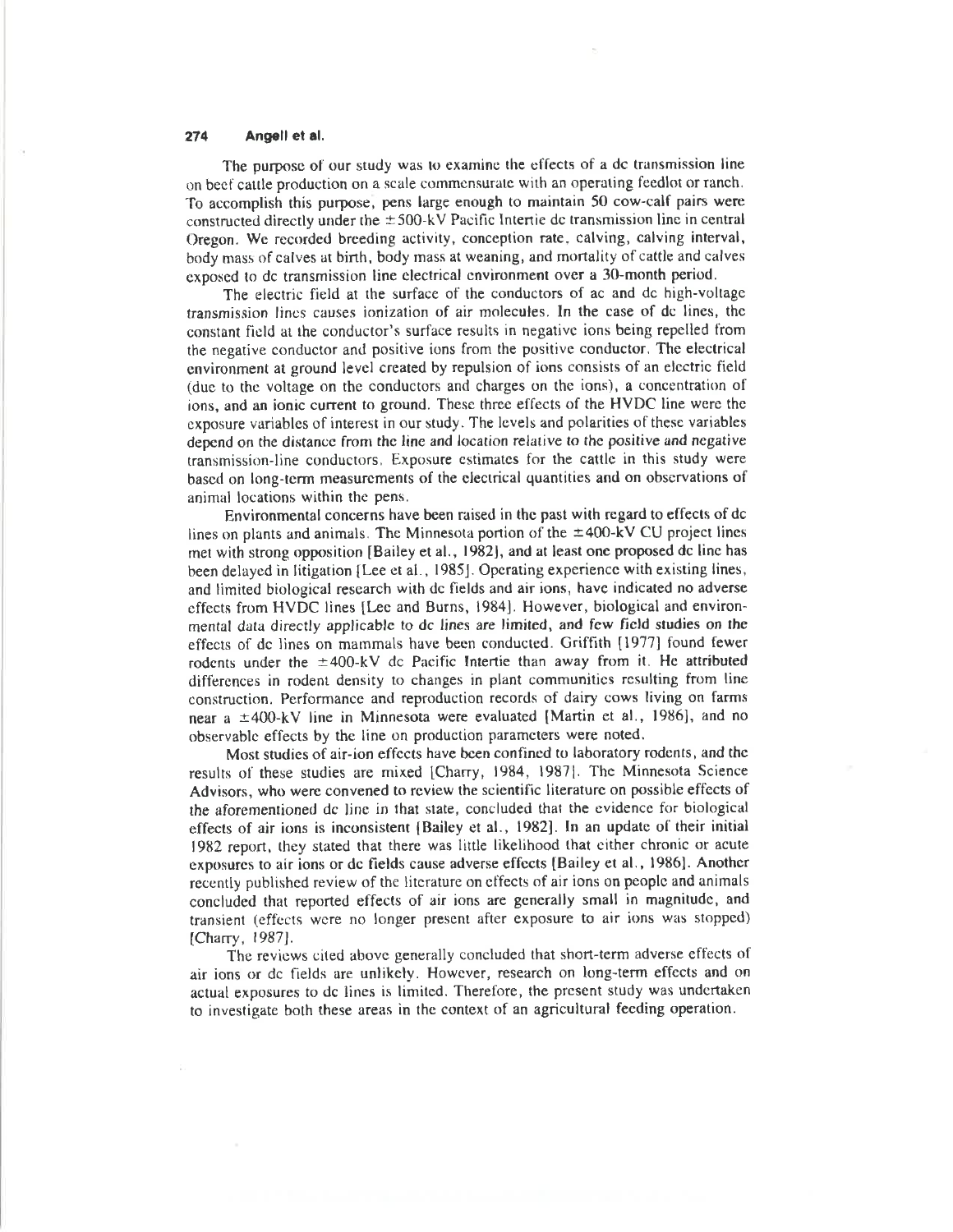

Fig. 1. Site plan of pens constructed under the transmission line, showing location of electrical monitoring sensors, transmission line, and towers. Identical pens were constructed in the control area, 615 m west of the transmission line. Feed bunks were centered under the line on the south end of the pens.

# **METHODS Study Site and Facilities**

The study area was in central Oregon on the Crooked River National Grassland, approximately 19 km southeast of Madras. Average annual precipitation in Madras is approximately 239 mm, and respective mean high/low temperatures for January and July are  $4/-7$  and 31/7 °C. Wind at this location is generally from the west.

The study was conducted under and west of the  $\pm$ 500-kV Pacific Intertie (Fig. 1). The transmission line was first energized at  $\pm 400$  kV in 1970, but was increased to  $\pm$  500 kV in 1985, prior to initiation of our study. Line and control treatments were located, respectively, directly beneath and 615 m west of the transmission line.

Two pens were established under each of two spans of the transmission line, with three 1.3-ha pens (122  $\times$  104 m) having their long axis perpendicular to the line. The fourth pen was a trapezoid because of topographic restrictions and was 0.7 ha in area. Identical pens were constructed in the control-treatment area. Pens were constructed of railroad-tie posts 1.4 m high and galvanized iron mesh livestock panels. Feed bunks, centered on the south side of each pen, were 59 m long. Two heated, automatic water fountains were located in the center of each pen, one under each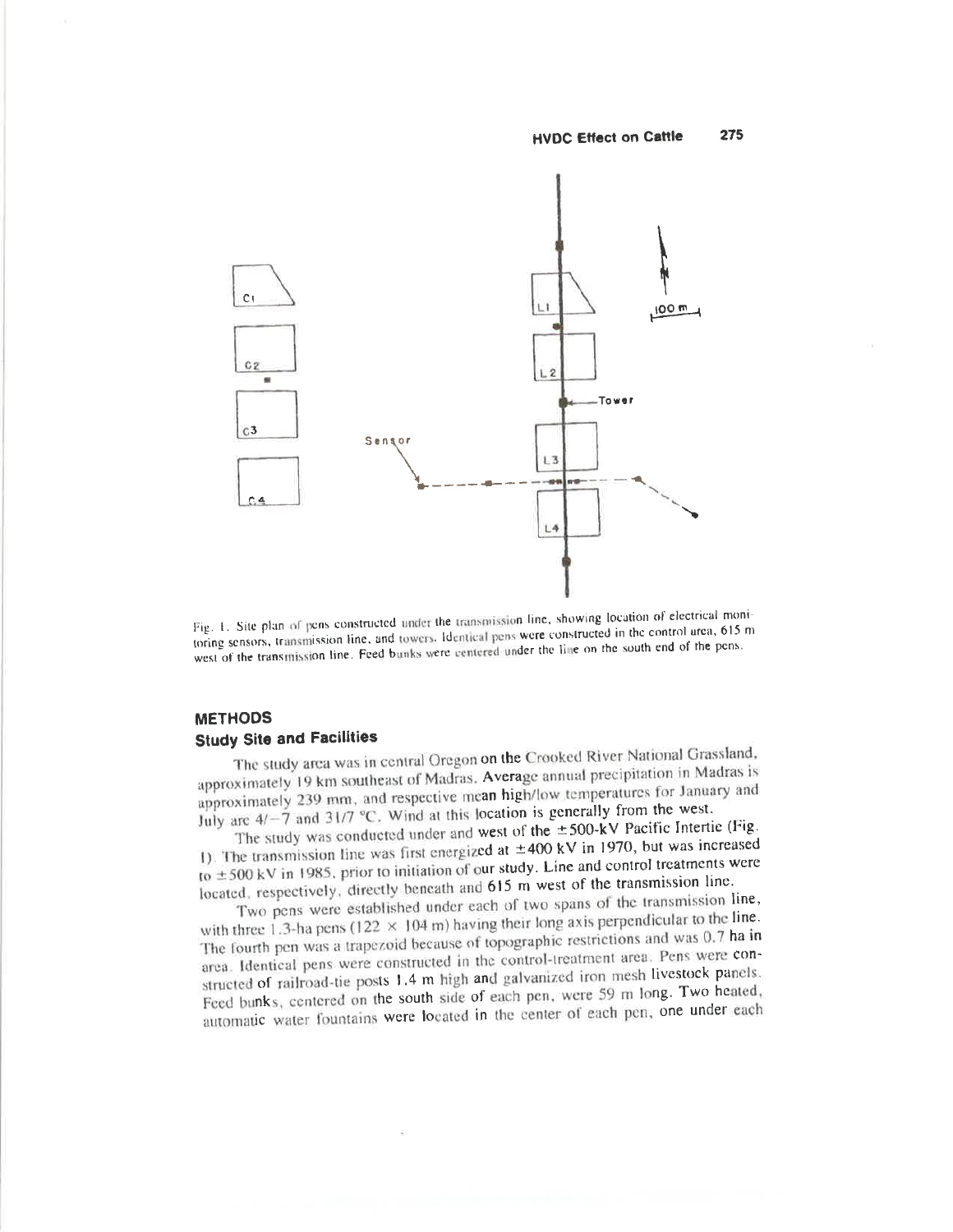conductor. Mineral boxes were located between the fountains and the eastern and western fences. All metal structures were grounded.

# **Electrical Exposure**

Personnel from the Bonneville Power Administration (BPA) monitored the electrical environment produced by the dc transmission line. Instruments to measure electric-field strengths and concentration of ions were mounted on platforms located 8, 23, 152, and 305 m from center line on both negative (cast) and positive (west) sides of the line. The platforms were located between cattle pens L3 and L4 (Fig. 1). Other platforms were 8.0 m west of the line between pens L1 and L2, and 609 m from the line, between pens C2 and C3 in the control area. Data collected at these permanent platforms, and from portable equipment placed at various locations within the study area, were used to model the electrical environment in both line and control areas [Raleigh, 1988]. These data were used to develop estimates of electric-field strength  $(kV/m)$ , ionic current (nA/m<sup>2</sup>), and concentration of ions (ions/cm<sup>3</sup>) on a monthly basis for 16 cell locations within each line pen. Electrical variables recorded at the platform in the control area were assumed to be constant over the extent of the control area. Complete description of equipment and procedures for electrical analyses were presented by Raleigh [1988].

Average occupancy rates for each cell within a pen were estimated from observations of cattle location made over a 24-h period each month [Raleigh, 1988]. Average monthly exposure for a herd was then computed by multiplying the average electrical parameter level in a cell by the average occupancy rate and summing over all cells and pens for that herd [Raleigh, 1988].

# Cattle

Two-hundred-five cow-calf pairs were purchased from one ranch for the study. The cows were cross-bred (Hereford  $\times$  Angus  $\times$  Charlois) range cattle, varying in age from 2 to 7 years. Cows were paired on the basis of age, body mass, condition score, breed, birth date of calves, and sex of calves. Members of each pair were randomly assigned either to the line or control treatment, providing 100 animals per treatment. Within each treatment herd of 100 cows, the 50 youngest animals were designated as Herd A, while the 50 oldest cows were assigned to Herd B. Each herd was maintained in a separate pen, and herds were in matching pens for both treatments; i.e., if line-treatment Herd A cattle were in pen L1, control Herd A was maintained in pen C1. Herds were rotated among the four pens in each respective treatment about every second month.

Cattle were fed a basic chopped-hay ration of alfalfa (20 percent protein) and bluegrass straw (6 percent protein), with the alfalfa:straw ratio adjusted to meet nutritional requirements of the animals at each stage of production. Feed was distributed in bunks twice daily, and excess feed was weighed back weekly. Mineral mixture was available at all times.

Breeding was by 12 half-sibling Shorthorn bulls; six bulls were randomly assigned to each treatment. Bulls were tested for semen motility prior to, midway through, and at the end of the breeding season. Two bulls were placed with each herd during breeding, and they were rotated biweekly with two rested bulls from their respective treatments. Frequency and date of estrus were recorded by visual observation throughout the breeding period. Bulls were kept in an empty pen in their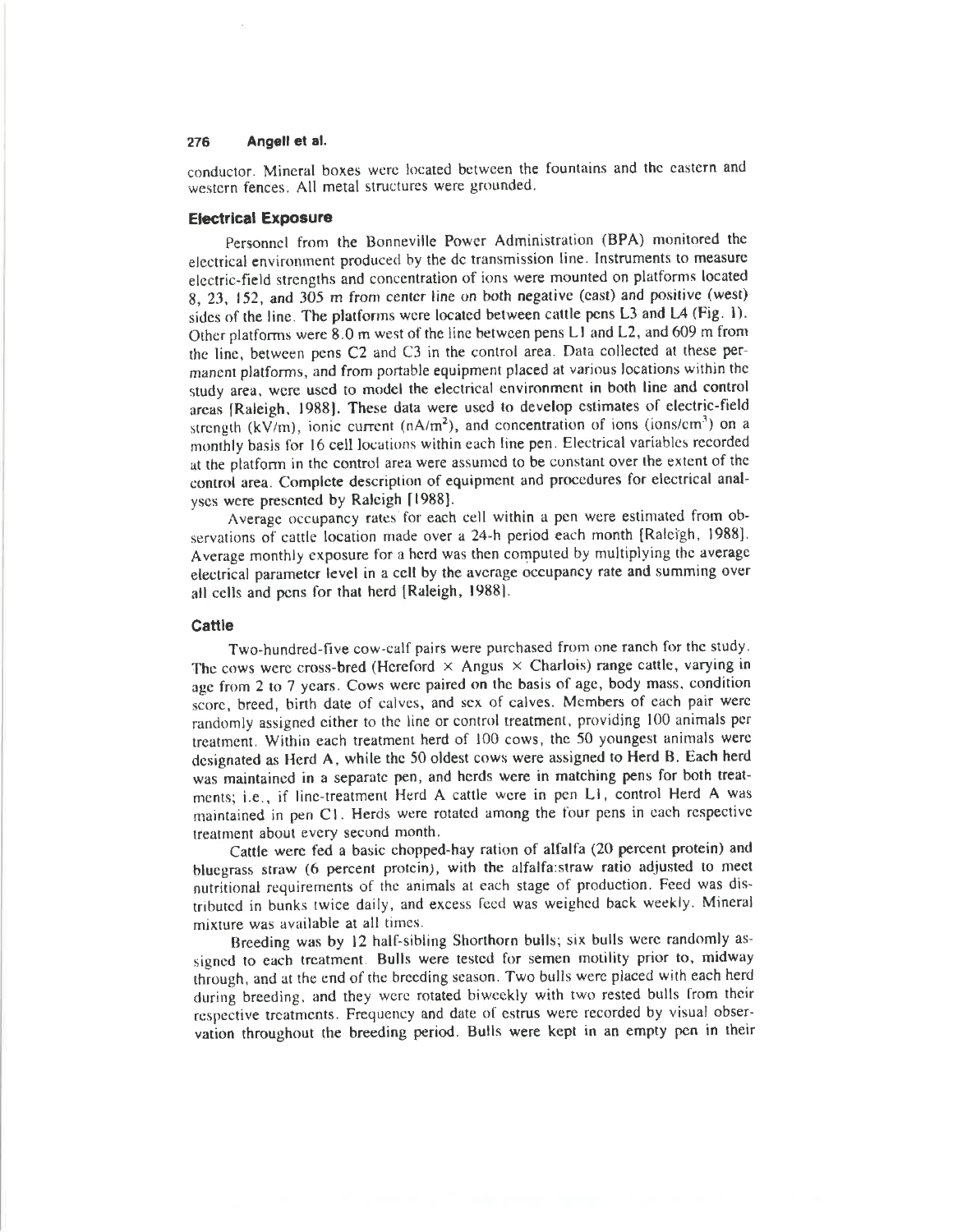respective treatment condition when not with the cows. Conception rate was determined by pregnancy testing approximately 45 days after breeding.

# Production

Calves were born before initiation of our study in 1985, so initial body masses of cows and calves were recorded when the cattle first arrived on the site. Thereafter, body mass of cows and calves was recorded at 28-day intervals, except during, and just after, calving. Cow and calf body mass was measured within 24 h after parturition, and again 20 days post partum for cows. Body mass of all cattle was measured at weaning in October. Weaning percentage of calves is reported as number of calves weaned divided by number of cows exposed to bulls. Average daily gain (ADG; kg/day) was computed by determining body mass change between birth and weaning, and dividing by days of age. Since body mass at birth was not known in 1985, ADG was reported as simply weaning mass divided by days of age. Adjusted weaning mass (AWM) was calculated to place animals of an equivalent-age basis, and to place heifer growth rate on an equivalent basis with bull calves [Raleigh, 1988].

All animals that died during the course of the study were examined at necropsy to determine causes of death. If necessary, tissue samples of various organs were collected and examined in the Oregon State University Veterinary Diagnostic Laboratory. At the end of the study, line and control herds were mixed and rated for body condition by a standard 1-to-9 condition rating scale [Beverly, 1981]. Cows were then slaughtered, carcasses were weighed, and evaluation was performed by USDA inspectors and the project veterinarian in accord with standard USDA procedures.

# **Analysis**

Body mass and performance data were analyzed by analysis of variance (ANOVA) by using a general linear models procedure [SAS Institute Inc., 1988], with Herds A and B considered to be blocks. Years and line and control conditions were treatments {Steele and Torrie, 1980}. When ANOVAs indicated significance, means were separated by Least Significant Difference tests. Weaning percentage differences between line and control herds were analyzed by paired t, with pairs being Herds A and B. Conception data were analyzed by Chi-square tests [SAS Institute Inc., 1988].

# RESULTS AND DISCUSSION **Electrical Exposure**

Estimated total exposures for an average cow in line Herds A and B and the control herd are presented in Table 1. Electric-field ion-current, and ion-density exposure were greatest in late spring and summer, during the breeding period. During this study, negative-polarity exposures were of greater magnitude than were positivepolarity exposures. Lowest-exposure magnitudes occurred during November 1985 and October 1986 when maintenance was performed on the dc system, resulting in periods of low or zero voltage on the line.

The ratio of line-to-control-treatment electric-field exposure was about 33:1 for the magnitude of the field, and about 10:1 for the positive field. Total accumulated electric-field exposures for line A and B Herds differed by less than 3%.

Total accumulated ion-current magnitude exposure of about 3,700 (nA/m<sup>2</sup>) days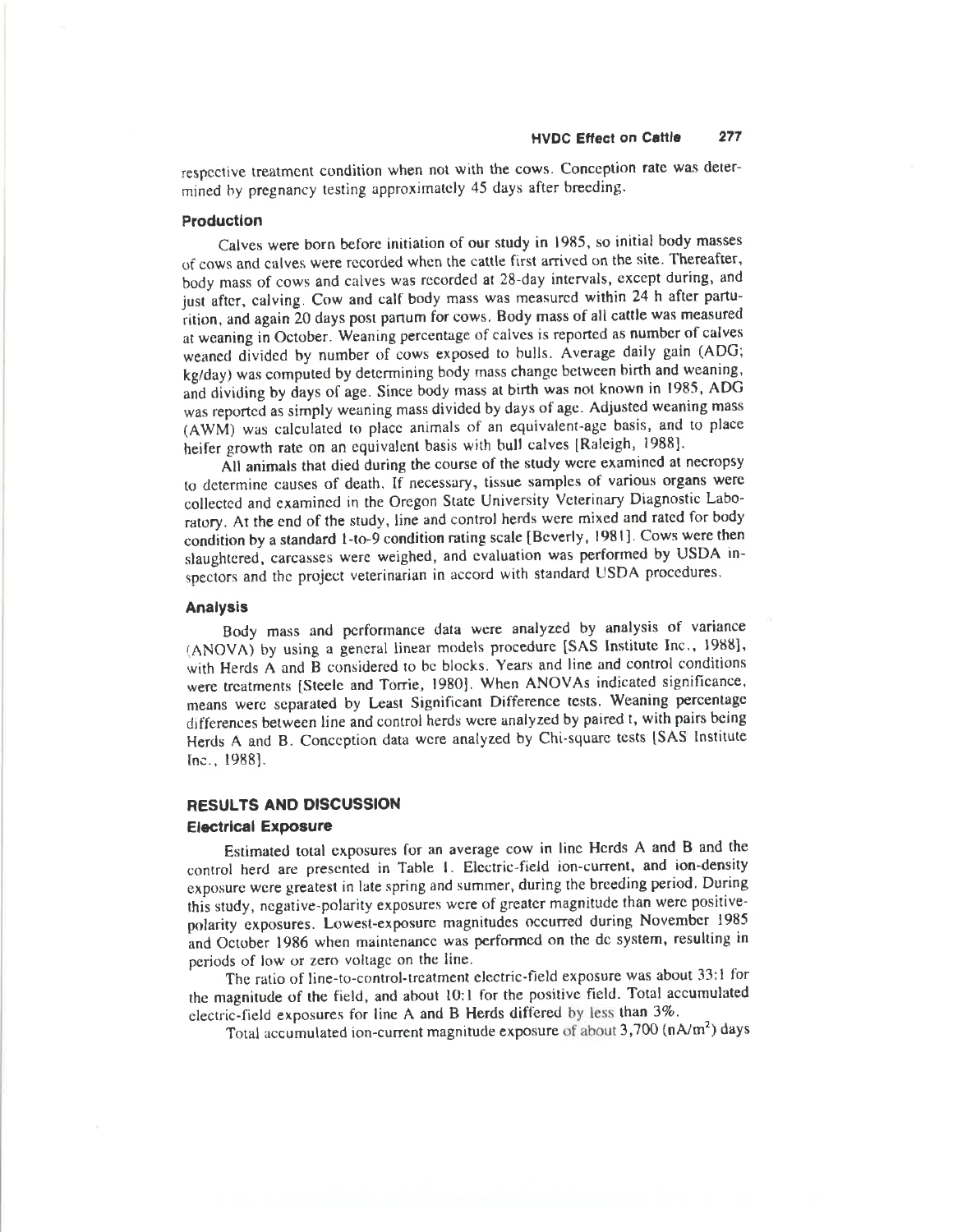| A and B Herds: April 1985 to September 1987 (913 Days) | TABLE 1. Average Total Electrical Exposures for the Line and Control Treatments for Both the |      |
|--------------------------------------------------------|----------------------------------------------------------------------------------------------|------|
| Herd A                                                 | Herd B                                                                                       | $-1$ |

|                                                          | Herd A    |          |          |           | Control  |          |                   |
|----------------------------------------------------------|-----------|----------|----------|-----------|----------|----------|-------------------|
| Parameter                                                | Magnitude | Positive | Negative | Magnitude | Positive | Negative | Site <sup>u</sup> |
| Electric-field<br>$(kV/m)$ days                          | 5.068     | $+1.531$ | $-3.537$ | 4.964     | $+1.531$ | $-3.432$ | 153               |
| $10n$ -current<br>$(nA/m2)$ days                         | 3,760     | $+845$   | $-2.915$ | 3.671     | $+821$   | $-2.845$ | b                 |
| fon-density<br>$\frac{1}{k}$ ions/cm <sup>3</sup> ) days | 12.051    | $+4,534$ | $-7,517$ | 11.886    | $+4,528$ | $-7,357$ | 445               |

<sup>a</sup>Electrical parameters were recorded at one platform in the control area and were assumed to be constant over the extent of the control area.

blon currents in control area were too low to measure reliably.

corresponds to exposure at an average magnitude of about 4.1 nA/m<sup>2</sup> for the entire project. Total accumulated ion-density magnitude of about 12,000 (k ions/cm<sup>3</sup>) days corresponds to exposure at an average magnitude of about 13-k ions/cm<sup>3</sup> over the entire time period of the study.

Most exposures occurred in the negative-ion environment and in the south half of the pens near feed bunks. Depending on the parameter under consideration, exposures in the line area were five to 30 times greater than exposures in the control area. Ion-current exposure during the study, scaled to body mass, was estimated at 1.8 (nAh)/g for line cattle, compared with 0.25 to 21 (nAh)/g for laboratory animal studies [Raleigh, 1988].

### **Body Mass of Cows**

The mean mass of cows at calf weaning did not differ between treatments ( $F =$ 0.49,  $P = .61$ , df = 1,1) (Table 2). However, year effects were significant (F = 11.18,  $P = .08$ ,  $df = 1,2$ ) because cows in both line and control treatments had significantly lower body mass in 1985 than in 1986 or 1987. The observed increase over time is attributed to two causes. First, cows in the A Herds were 2 and 3 years of age in 1985, and were still growing; and second, the physical condition of all cattle improved in 1986 and 1987, because of the consistently high quality of the diet received during the study.

# **Calf Production**

Pregnancy rate of line and control cattle did not differ ( $\chi^2 = 0.043$ ,  $P = .8$ , df  $=$  1), averaging 94.3 percent during the study. Averages for line and control herds were 95 and 94 percent, respectively. In 1985, pregnancy rates were 86 and 82 percent, respectively, for line and control herds. Conception rate for both treatments was 100 percent in 1986, and in 1987 line and control herds reached 98 and 100 percent, respectively. Three sets of twins were born in 1986, two in line herds and one in control. Four sets of twins were conceived in 1987, two in each treatment condition.

Calving was normal for the two calf crops born on the site, with no unusual problems. In 1986 one cow in the line treatment needed minor assistance. In 1987,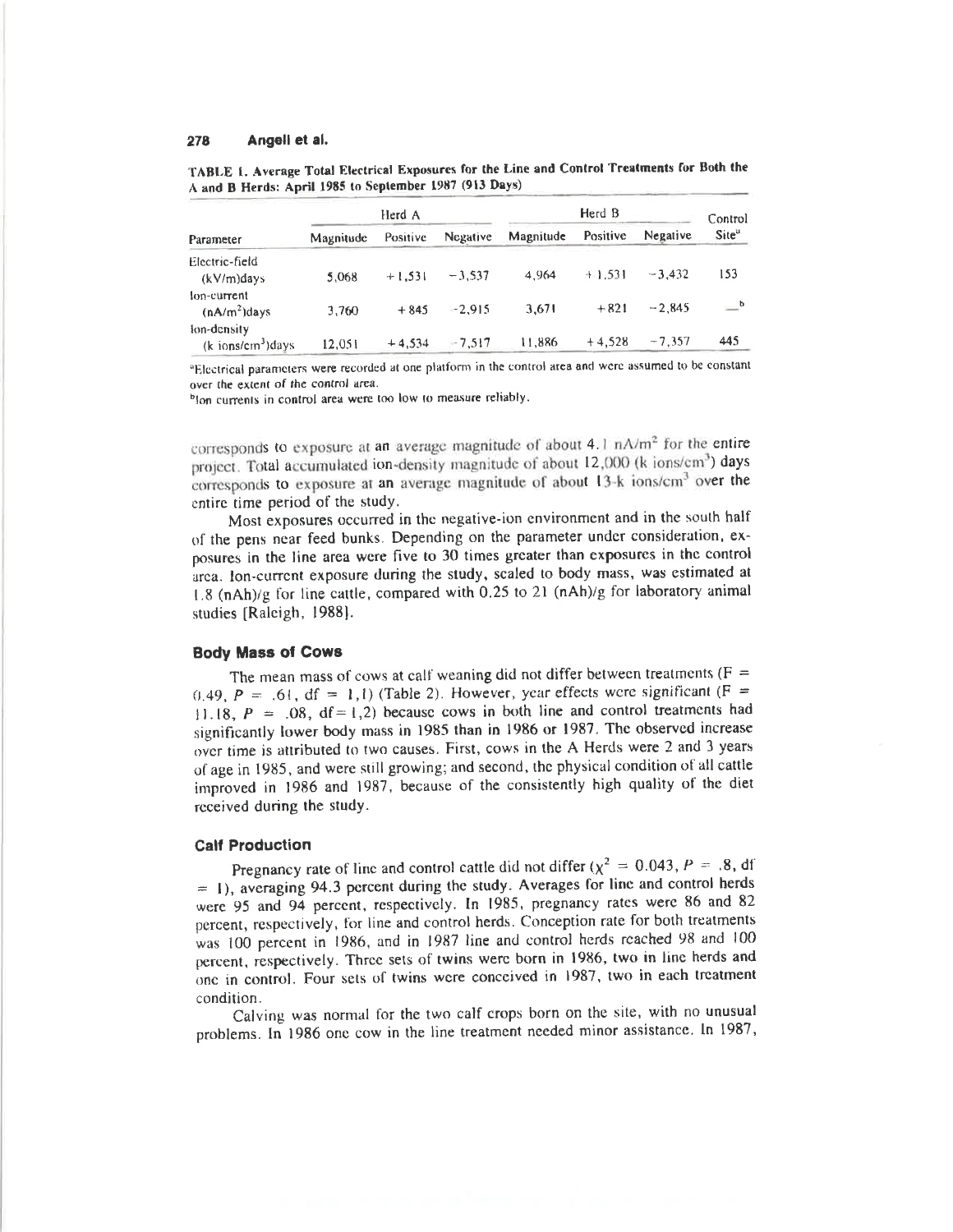|                 | Line. |              | Control   |    |              |           |
|-----------------|-------|--------------|-----------|----|--------------|-----------|
|                 | N     | kg           | <b>SD</b> | N  | kg           | <b>SD</b> |
| Herd $A - 1985$ | 50    | 417          | 43.0      | 50 | 413          | 42.3      |
| Herd $A - 1986$ | 50    | 511          | 58.0      | 49 | 499          | 51.4      |
| Herd $A - 1987$ | 49    | 483          | 61.3      | 48 | 501          | 54.9      |
| Herd $B$ --1985 | 50    | 462          | 50.4      | 50 | 459          | 48.2      |
| Herd $B-1986$   | 50    | 518          | 61.7      | 49 | 505          | 50.0      |
| Herd $B-1987$   | 49    | 496          | 64.5      | 49 | 500          | 51.0      |
|                 |       | $= 482$<br>м |           |    | $= 480$<br>м |           |

TABLE 2. Average Mass (kg), at the Time of Calf Weaning, for Cows Maintained Under, and Away From, a ±500-kV dc Transmission Line Over a 30-Month Period

one control animal had a breech birth, two cows in the line treatment needed minor assistance with single births, and one line-treatment cow had poorly positioned twins.

Calves conceived in 1985 and 1986 were weaned in 1986 and 1987, respectively. Weaning percentages averaged 90 percent those years and did not differ between treatments ( $t = 1.4142$ ,  $P = .25$ , df = 3). Weaning percentages were 99, 84, and 96 percent, respectively, in 1985, 1986, and 1987. The 1986 percentage reflects the number of non-pregnant cattle in 1985. The high weaning percentages observed here probably resulted from intensive animal management.

Average date of birth (ADB) across years was March 31. ADB did not differ between line or control treatment herds ( $F = 0.62$ ,  $P = .5$ , df = 1,1); however, ADB differed among years (F = 73.18, P = .01, df = 1,2). Calf ADB was April 4, April 21, and March 6 in 1985, 1986, and 1987, respectively, with differences each year resulting from changes in starting date of the breeding season. Breeding in 1985 began on June 15, after cows were allotted to treatments. In 1986, breeding began on April 21, 25 days after the first calf was born. Cows on both treatment conditions exhibited estrus soon after calving, and no differences were observed in behavior of bulls, with an average of 1.9 and 2.0 services per head in respective line and control herds.

Adjusted weaning masses (AWM) of calves increased between 1985 and 1987  $(F = 11.8, P = .08, df = 1,2)$ , from 190 to 243 kg, respectively (Table 3). Calf AWM did not differ between line and control treatments (F = 0.28, P = .69, df = 1,1). Across years, respective line and control AWM were 213 and 214 kg. The yearly increases in weaning mass were expected because improvement in calf performance generally occurs as younger dams become more mature [Neumann and Snapp, 1969]. The average daily gain (ADG) by calves was 0.9 kg/head/day, and did not differ between line and control treatments ( $F = 0.01$ ,  $P = 0.94$ ) (Table 4). Calf ADG varied less than 0.2 kg/day across all herds. In terms of total mass of beef weaned during the study, line and control herds produced, respectively, 56,018 and 54,628 kg of saleable product.

# **Herd Health**

Mortality during the study was 0.73, 0.79, and 3.36 percent in 1985, 1986, and 1987, respectively. One bull, five cows, and 14 calves died during the study, and mortality was evenly distributed between line and control herds (Table 5). The bull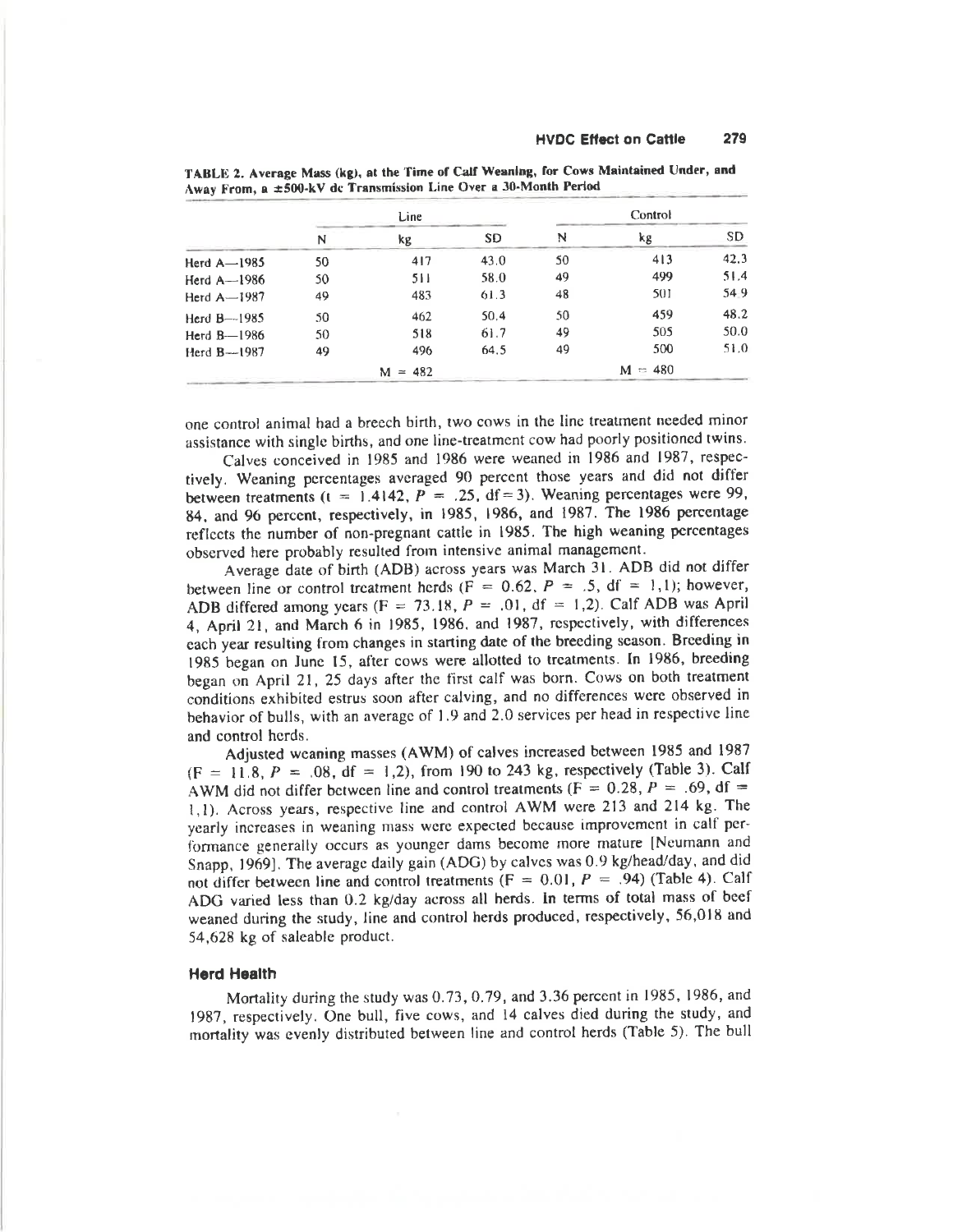|                         | Line |            | Control   |    |            |      |
|-------------------------|------|------------|-----------|----|------------|------|
|                         | N    | <b>AWM</b> | <b>SD</b> | N  | <b>AWM</b> | SD   |
| Herd $A - 1985$         | 45   | 182        | 3(0.3)    | 50 | 177        | 28.1 |
| Herd $A - 1986$         | 39   | 208        | 18.0      | 38 | 208        | 16.3 |
| Herd $A-1987$           | 47   | 245        | 21.7      | 44 | 250        | 18.8 |
| Herd $B$ -1985          | 49   | 202        | 27.9      | 49 | 198        | 21.5 |
| $\text{Herd } B - 1986$ | 47   | 212        | 16.8      | 42 | 203        | 15.5 |
| Herd B-1987             | 42   | 230        | 25.0      | 46 | 245        | 18.9 |
|                         |      | $M = 213$  |           |    | $M = 214$  |      |

TABLE 3. Adjusted Weaning Mass (AWM) (kg) of Calves Raised Under, and Away From, a ±500-kV dc Transmission Line

TABLE 4. Average Daily Gain (ADG) of Calves (kg/Day) Raised to Weaning Under, and Away From, a ±500-kV dc Transmission Line. ADG Was Calculated as Mass Galned per Day From Birth to Weaning, Except in 1985, When the Mass at Birth Was Unknown

|                 | <b>Line</b> |               |           | <b>Control</b> |            |           |  |
|-----------------|-------------|---------------|-----------|----------------|------------|-----------|--|
|                 | N           | ADG.          | <b>SD</b> | N              | <b>ADG</b> | <b>SD</b> |  |
| Herd $A$ --1985 | 45          | 0.88          | 0.15      | 50             | 0.85       | 0.15      |  |
| Herd $A$ -1986  | 39          | 0.97          | 0.10      | 38             | 0.96       | 0.11      |  |
| Herd $A-1987$   | 47          | 0.92          | 0.11      | 44             | 0.93       | 0.10      |  |
| Herd $B$ -1985  | 49          | 0.97          | 0.11      | 49             | 0.96       | 0.12      |  |
| Herd $B$ -1986  | 47          | 0.99          | 0.10      | 42             | 0.93       | 0.10      |  |
| Herd B-1987     | 42          | 0.84          | 0.11      | 46             | 0.93       | 0.10      |  |
|                 |             | $= 0.93$<br>м |           |                | $M = 0.93$ |           |  |

died because ingested metal perforated his stomach lining. No consistent cause of mortality was apparent for cows. Diarrhea was the single greatest cause of calf mortality. Wetter and colder weather during calving in 1987 contributed to increased health problems in calves that year, with equal losses on both treatments. Typical calf mortality prior to weaning is about 5 percent [Neumann and Snapp, 1969].

At termination of the study, cows were rated for body condition. Average condition of all cattle was 6.1 (Table 6), which is in the moderate-to-good range. Condition varied less than one point among the four herds. A condition score between 5 and 6 is desireable for breeding cattle, and indicates milk production and breeding should be satisfactory.

After condition scoring and slaughter, carcass evaluation was performed. One line cow was condemned because of adenocarcinoma, metastatic to pulmonary lymph nodes, which is rare in cattle [Sigmund, 1973]. It was not possible to tell when the condition originated in the animal. On inspection, 54 and 53 livers were condemned from control and line animals, respectively. The USDA inspector indicated that rate (55 percent) was not atypical for range livestock. These cattle had grazed wet meadows prior to the study, which may have increased the level of infestation by flukes [O'Mary and Dyer, 1974]. Scars caused by liver flukes were the most common cause of condemnation; however, no living flukes were found in any livers, indicating that the condition developed prior to the study. No other problems were noted by the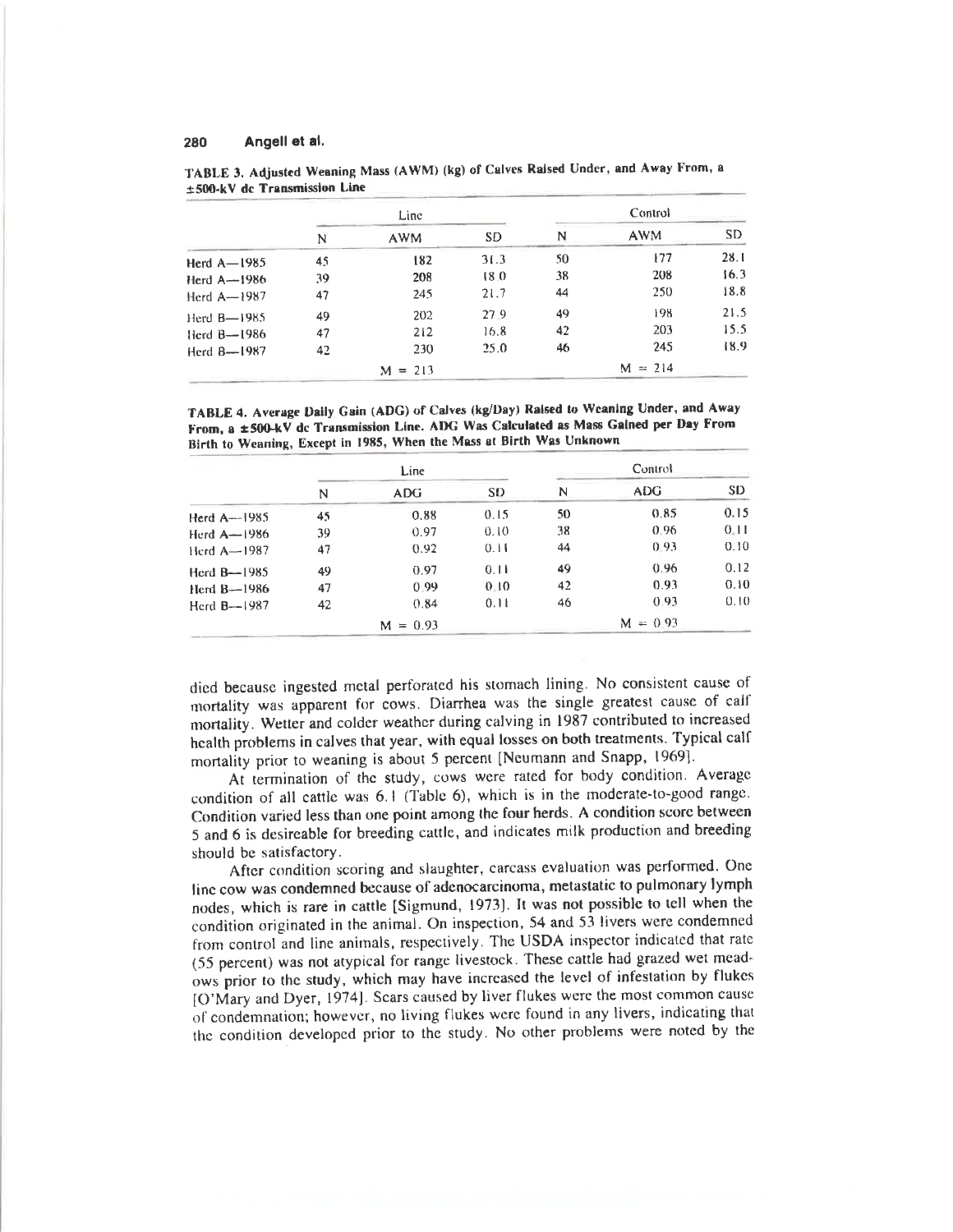|                                    | No. of animals |         |       |         |      |         |       |
|------------------------------------|----------------|---------|-------|---------|------|---------|-------|
|                                    | 1985           |         | 1986  |         | 1987 |         | Class |
| Cause of death                     | Line           | Control | Line. | Control | Line | Control | total |
| <b>Bulls</b>                       |                |         |       |         |      |         |       |
| Traumatis reticulitis*             |                |         |       |         |      |         |       |
| Cows                               |                |         |       |         |      |         | 5     |
| Traumatis reticulitis              |                |         |       |         |      |         |       |
| Hemorrhagic enteritis              |                |         |       |         |      |         |       |
| Brisket disease                    |                |         |       |         |      |         |       |
| Kidney infection                   |                |         |       |         |      |         |       |
| Injuries from ther cattle          |                |         |       |         |      |         |       |
| Calves                             |                |         |       |         |      |         | 14    |
| Viral pneumonia                    |                | T.      |       |         |      |         |       |
| Bloat                              |                |         |       |         |      |         |       |
| BVD in dam                         |                |         |       |         | 2    |         |       |
| Intestinal rupture during delivery |                |         |       |         |      |         |       |
| Breech delivery                    |                |         |       |         |      |         |       |
| Hair ball impaction                |                |         |       |         |      |         |       |
| Diarrhea                           |                |         |       |         | 3    | 3       |       |

TABLE 5. Sources of Mortality of Three Classes of Beef Cattle During 1985, 1986, and 1987 When Maintained Under, and Away From, a ±500-kV dc Transmission Line

\*Traumatis reticulitis occurs when cattle ingest small pieces of metal which can later migrate through the stomach wall and cause peritonitis.

|        |    | Line       |      |    | Control    |           |  |
|--------|----|------------|------|----|------------|-----------|--|
|        | N  | Score      | SD   | N  | Score      | <b>SD</b> |  |
| Herd A | 50 | 6.18       | 0.86 | 48 | 5.90       | 0.81      |  |
| Herd B | 49 | 5.86       | 1.02 | 49 | 6.49       | 0.89      |  |
|        |    | $M = 6.02$ |      |    | $M = 6.20$ |           |  |

TABLE 6. Mean Body Condition Rating of Mature Beef Cows, Based on a Nine-Point Scale  $(1 = Low, 9 = High)^*$ 

\*Line cattle were maintained in pens beneath a ±500-kV dc transmission line for 30 months. Control cattle were mantained in similar pens 615 m from the lines.

inspectors. Carcass mass of line and control animals averaged, respectively, 233 (SE  $=$  (12) and 234 (SE = 10.7) kg.

# **CONCLUSIONS**

Exposure levels experienced by animals under the line were five to 30 times greater than that of animals maintained in pens away from the line. Ion-current exposure levels per unit mass were estimated at about 1.8 (nAh)/g, assuming a 450-kg animal, and were considered similar to exposure of animals in other laboratory studies.

Results of this field study, covering 3 years of production, do not indicate any deleterious effects on beef cattle production or health attributable to HVDC exposure. Differences were observed for calf performance across years; however, the differ-